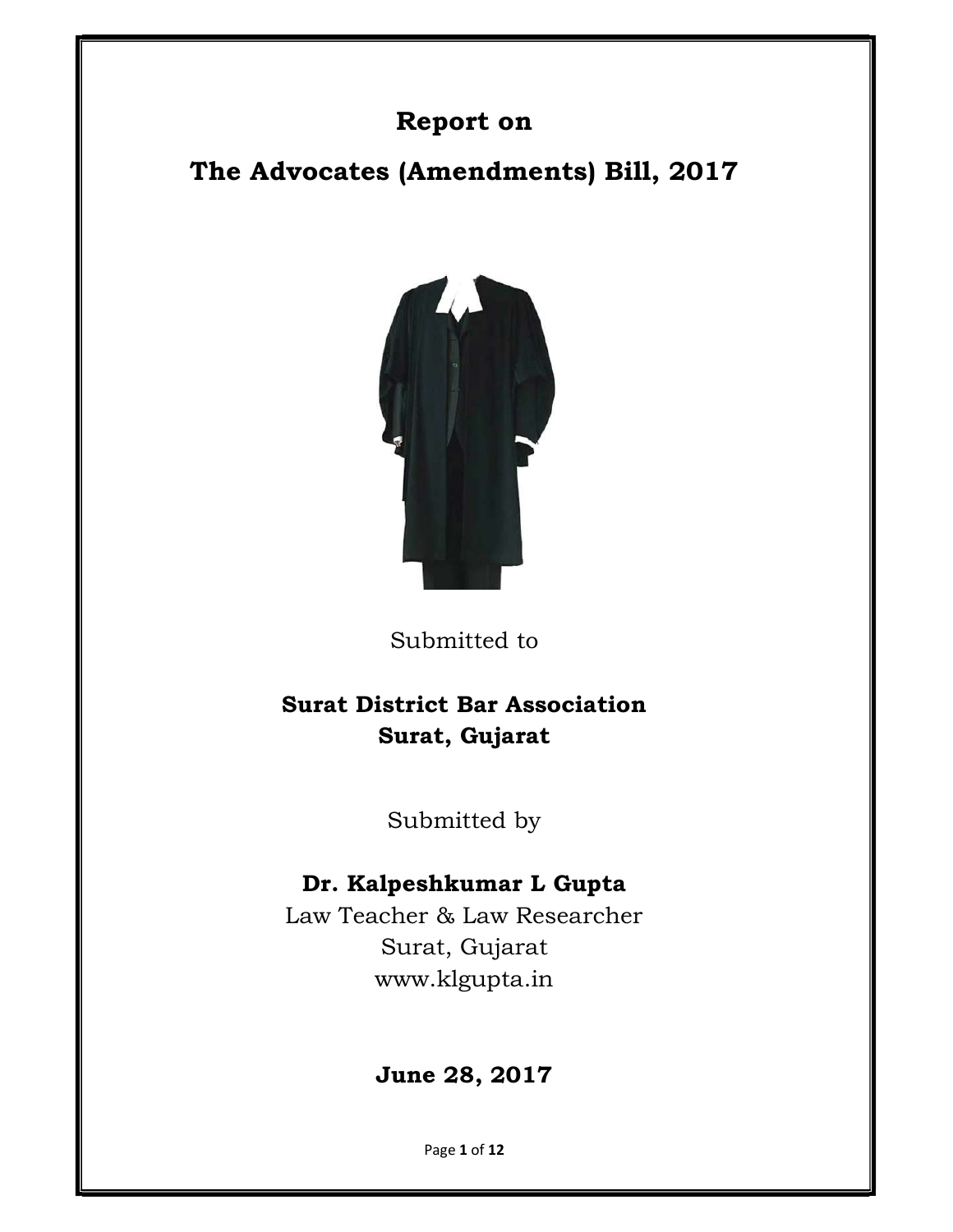## Table of Content

| Sr. No.        | <b>Topic</b>                                                                                   | Page<br>No |
|----------------|------------------------------------------------------------------------------------------------|------------|
|                | Background of the issue                                                                        | 3          |
| $\overline{2}$ | Issue raised in haste                                                                          | 4          |
| 3              | Issue of Strike                                                                                | 5          |
| 4              | Section 19 : State Bar Council to send copies of rolls<br>of advocates to Bar Council of India | 7          |
| 5              | Section 35 :- Punishment of advocates for misconduct                                           | 8          |
| 6              | Advocates' Role (Relevant to present issue)                                                    | 11         |
| 7              | Final Remarks                                                                                  | 12         |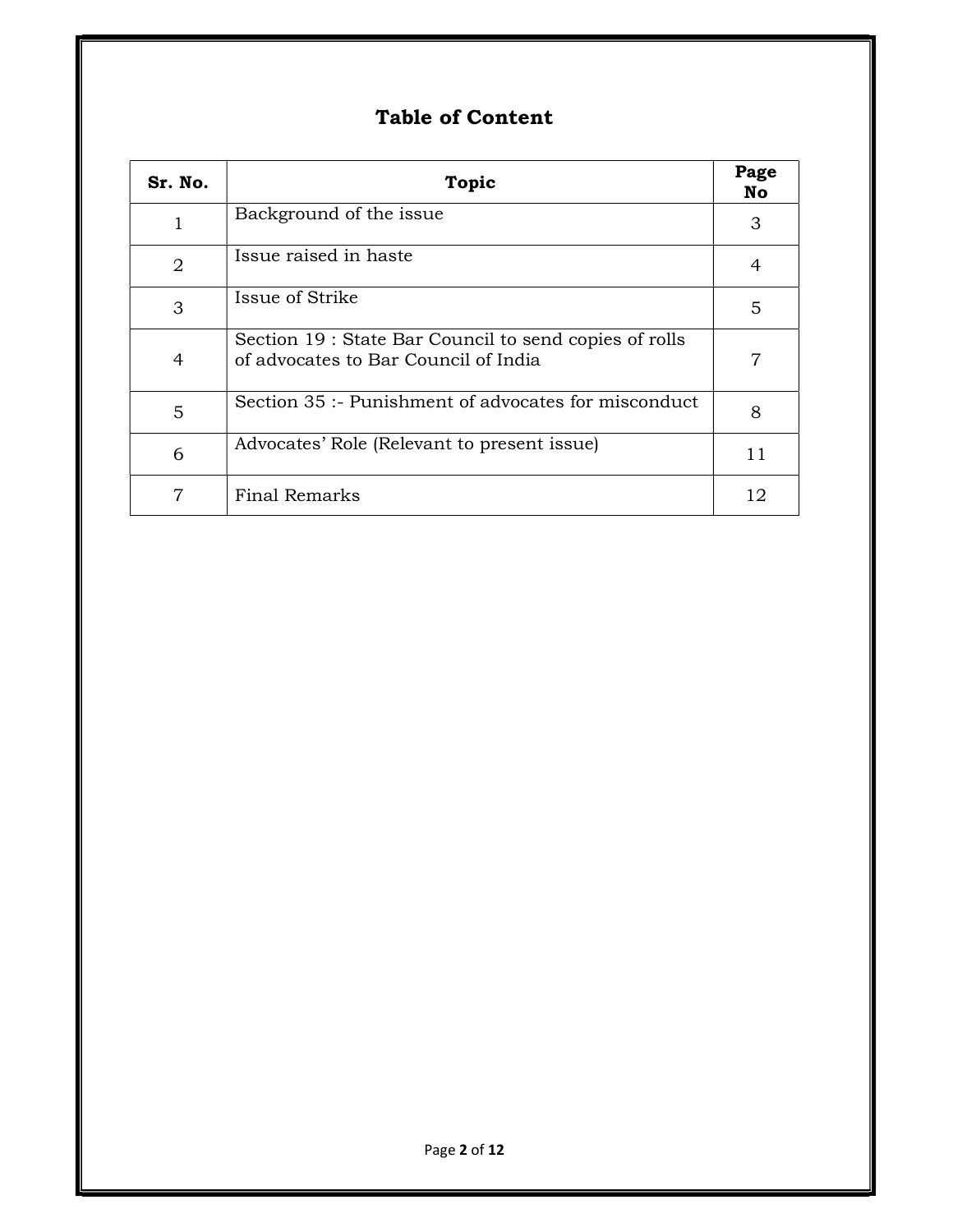### 1. Background of the Issue

Law Commission of India in its report No. 266 dated March 23, 2017 recommended certain amendments in the Advocates Act, 1961.

Law Commission emphasised on better regulatory mechanism for proper conduct of law professional. It heavily relied upon on recent case Mahipal Rana Singh Rana  $v/s$ . State of UP (AIR 2016 SC 3302), in which an Advocate intimidated and threatened a Civil Judge (Senior Division). Law Commission of India invited suggestions from all stakeholders from all over the India. Bar Council of India submitted recommendations alongwith draft bill. The Law Commission while reviewing the Advocates Act felt that the conduct of the advocates, directly as well indirectly affects the functioning of the courts and thereby contributes to the pendency of cases. The Commission felt that some provisions would be necessary to regulate the conduct of advocates in the court, which affects the functioning of the court as well as expectations of the aggrieved.

Full Report is here http://lawcommissionofindia.nic.in/reports/Report266.pdf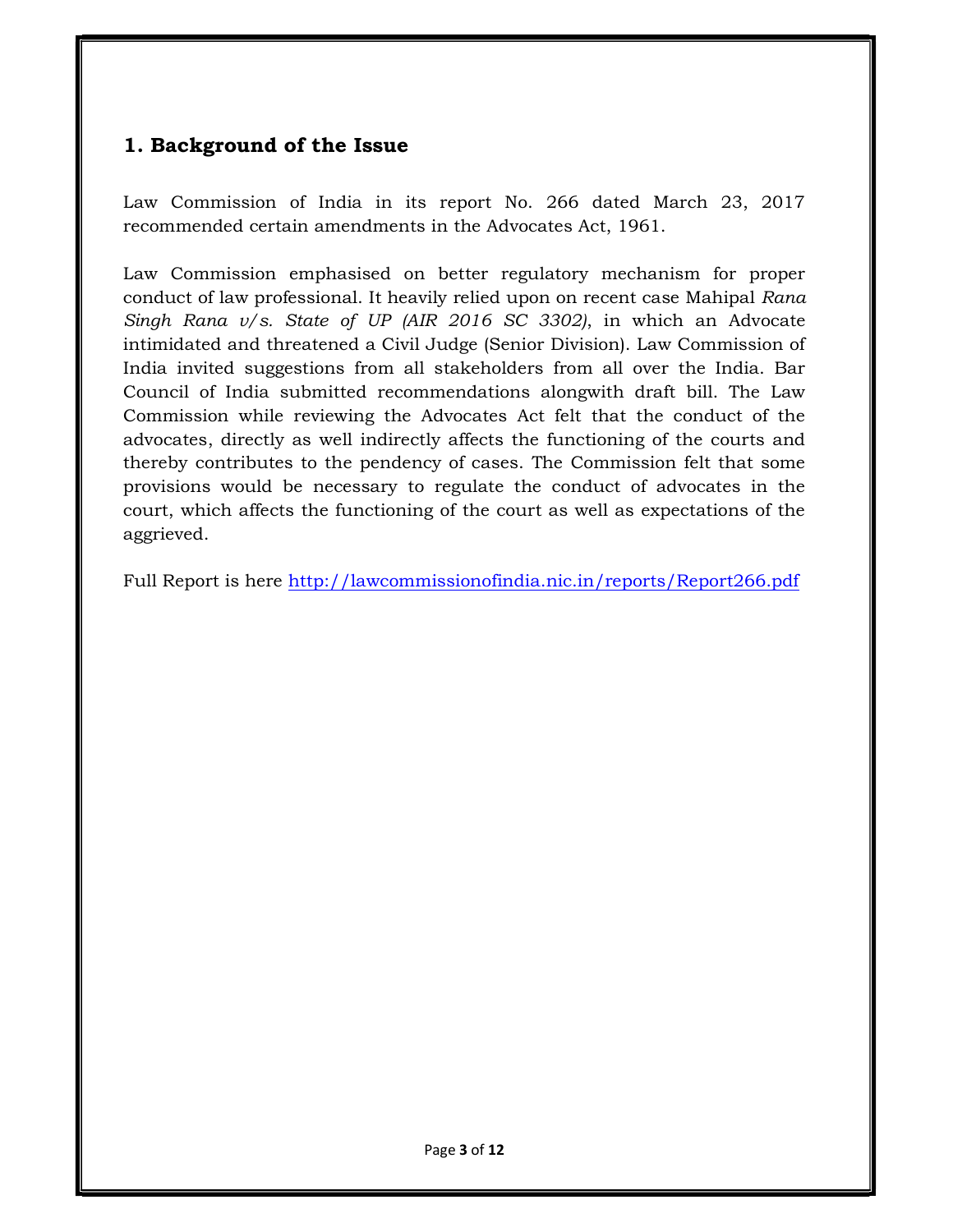### 2. Issue raised in haste

Looking at law commission's report, it has come out that Hon'ble Supreme Court of India referred the matter in haste to Law Commission of India for research purpose (para 5.4, page 10). Ultimately the commission sent the recommendations to Bar Council of India to amend the Advocate Act.

5.4 Being dismayed with the unsatisfactory regulatory mechanism governing the advocates, the **Supreme Court expressed its anguish** observing that there was an urgent need to review the provisions of the Advocates Act, particularly dealing with the regulatory mechanism for the legal profession and other identical issues in consultation with all concerned.

SC should have asked Bar Council to take disciplinary action under Section 35 (Punishment of advocates for misconduct) rather than demanding radical change in whole Advocates Act.

Chapter XI – Advocacy lurking in the shadow. In this chapter the law commission highlights the issue of fake/bogus advocates which is affecting the Indian Judicial system. The commission cited the media report stating that 33 to 45% of advocates are fake. This raises further issue, why the commission did not collect and cited the figure received from Bar Council of State.

As per recent media reports, the Bar Council of India conducted verification of advocates under the Bar Council of India Certificate and Place of Practice (Verification) Rules, 2015, and it was reported that a very high percentage (33 to 45%) of advocates were fake.

Chapter XII – Legal Education in India. In this chapter, the commission highlighted issue of legal education in India. As per my view, the commission should have prepared a separate report on this rather than including in the present report which focuses on amendment in Advocates Act.

Chapter XIII – Pre-enrolment training of advocates. In this chapter, the commission opined with the support of some judicial pronouncements that half baked advocates appearing in court. It recommended pre-enrolment training and apprenticeship before the induction of a person as an advocate. This is creating another layer after All India Bar Exam (AIBE) which seeks suitability of law graduate to be an advocate. As per my understanding and experience, there is no requirement of this training. From my view point law graduates must go under training/apprenticeship from their first year of law study. District Bar Council provide for proper training programmes for young budding advocates.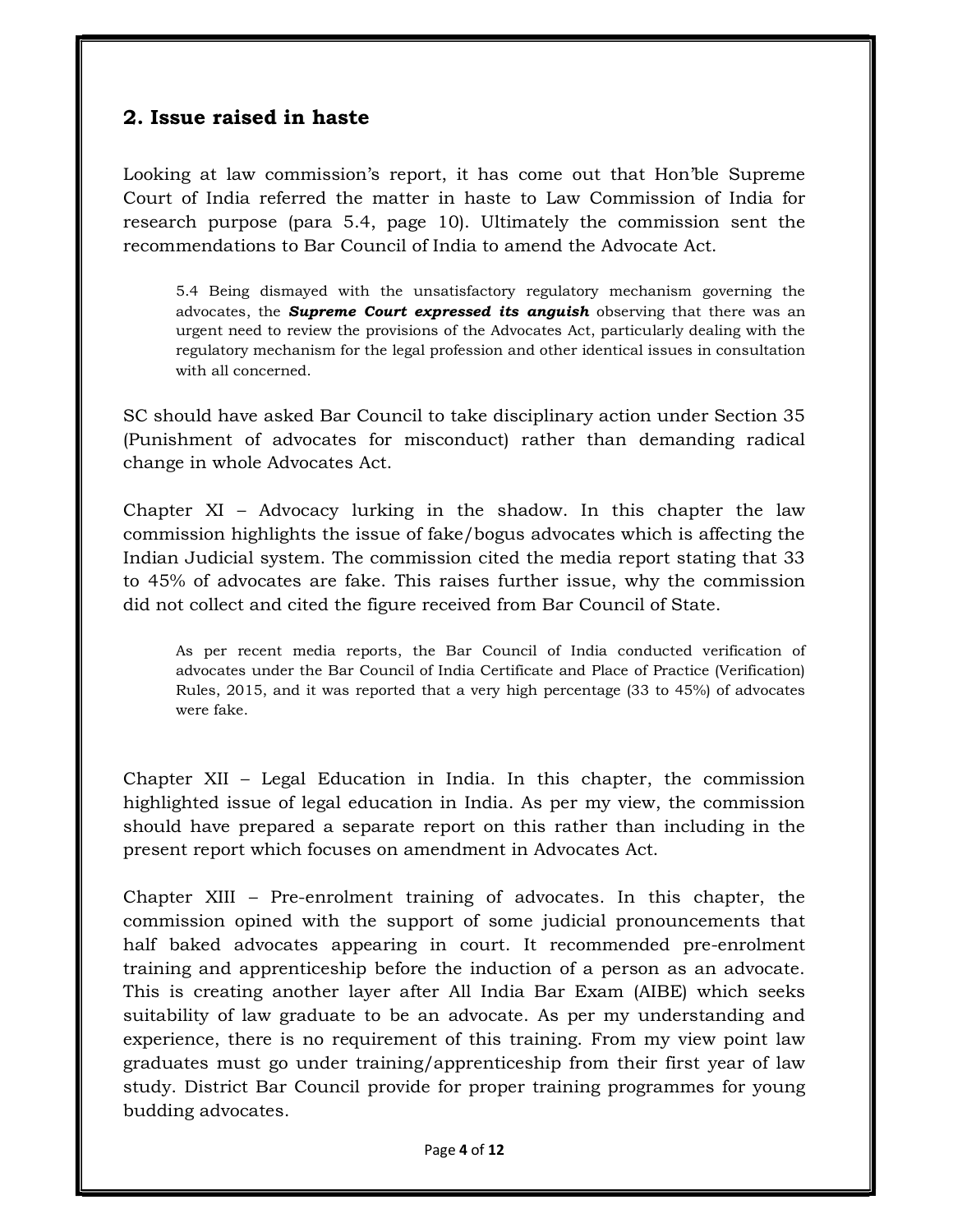### 3. Issue of Strike

Law Commission should have mentioned figures (State Bar Council wise, reasons of strike) of number of days wasted in strike. This would have helped the stakeholders to respond well.

……..all the High Courts through the Chief Justices were requested to send data on loss of working days by call of strikes in their respective jurisdictions, during the last five years. The Commission was astonished on going through the responses received pursuant to its request, as it was found that the strikes by the advocates were rampant throughout the length and breadth of the country with little variation in degree. (Page 12)

Chapter VII regarding loss of court's working days: A Staggering Fact does not give proper picture of the strike issue. Commission highlighted the some district courts and recommended insertion of new Section 35A

Section 35A – Prohibition on the boycotts or abstention from court's work

No association of advocate or any member of the association or any advocate, either individually or collectively, shall, give a call for boycott or abstinence from court's work or boycott or abstain from court's work or cause obstruction in any form in court's functioning or in court premises."

### No collective bargain for advocates

Chapter VIII – Supreme Court Judgement on Strike – Reprehensible Act. In this chapter the commission relied upon some judgements of Hon'ble SC which upheld advocate's strike as illegal. SC opined that this act of advocates lead to pendency of cases. Advocates also have right for collective bargaining if their genuine and urgent demands are not met with.

What if judges fail in their duty?

In the report the commission put stress on advocates' conduct towards judiciary and their clients. Advocates are having greater responsibility towards the society in securing justice. If we look at other side judges also have same responsibility towards the litigants who approach courts seeking timely justice but unfortunately they failed to get so. Judges' case disposal rate is too low to reduce the backlog. It is true that vacancy of judges is one of the reasons but what about judges' efficiency in justice delivery in timely manner. Vacation in courts also one of the reason of pendency of cases in India. We have not heard that judges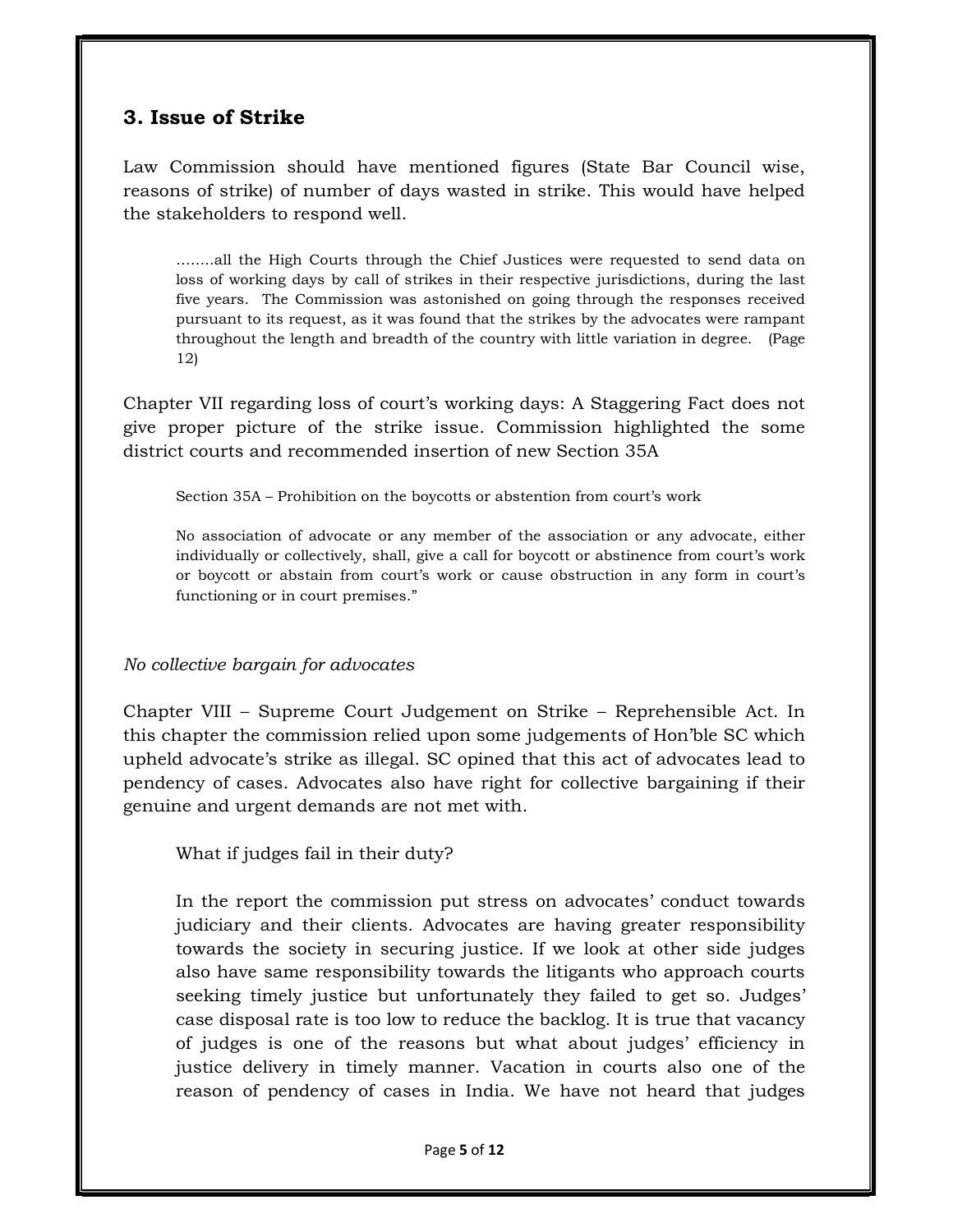want to waive the vacation period. Judiciary is heavily taking on the advocates in country in greater haste.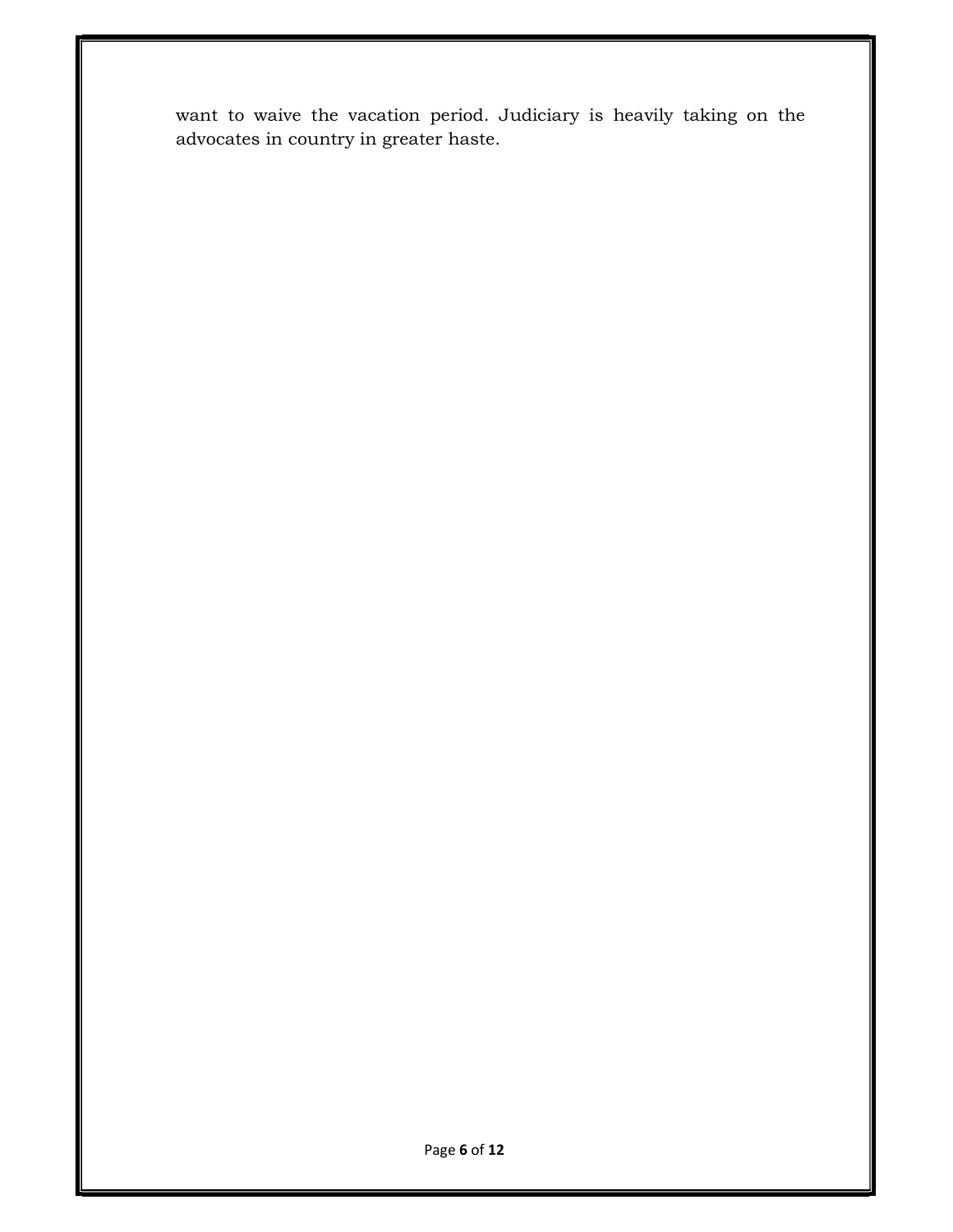### 4. Section 19 : State Bar Council to send copies of rolls of advocates to Bar Council of India

"Every state bar council shall to the Bar Council of India a copy of the roll of advocates prepared by it for the first time under this act and shall thereafter communicate to the Bar Council of India all alteration in, the additions to, any such roll, electronically, as soon as the same has been made within a period not later than seven days".

In the era of digital world, Bar Council of India should come up with an integrated platform where state bar council will fill all information online on platform created by BCI. Anybody can visit the website of BCI and see the statewise/bar council wise details of advocates. Online mechanism is efficient rather than sending updates on roll to BCI time to time.

Note :- No suggestions received in revision of Bill<sup>1</sup>

 $\overline{a}$ 

<sup>1</sup> http://www.barcouncilofindia.org/wp-content/uploads/2017/03/Suggested-Amendmentsto-the-Advocate-Act-1961-1.pdf June 28, 2017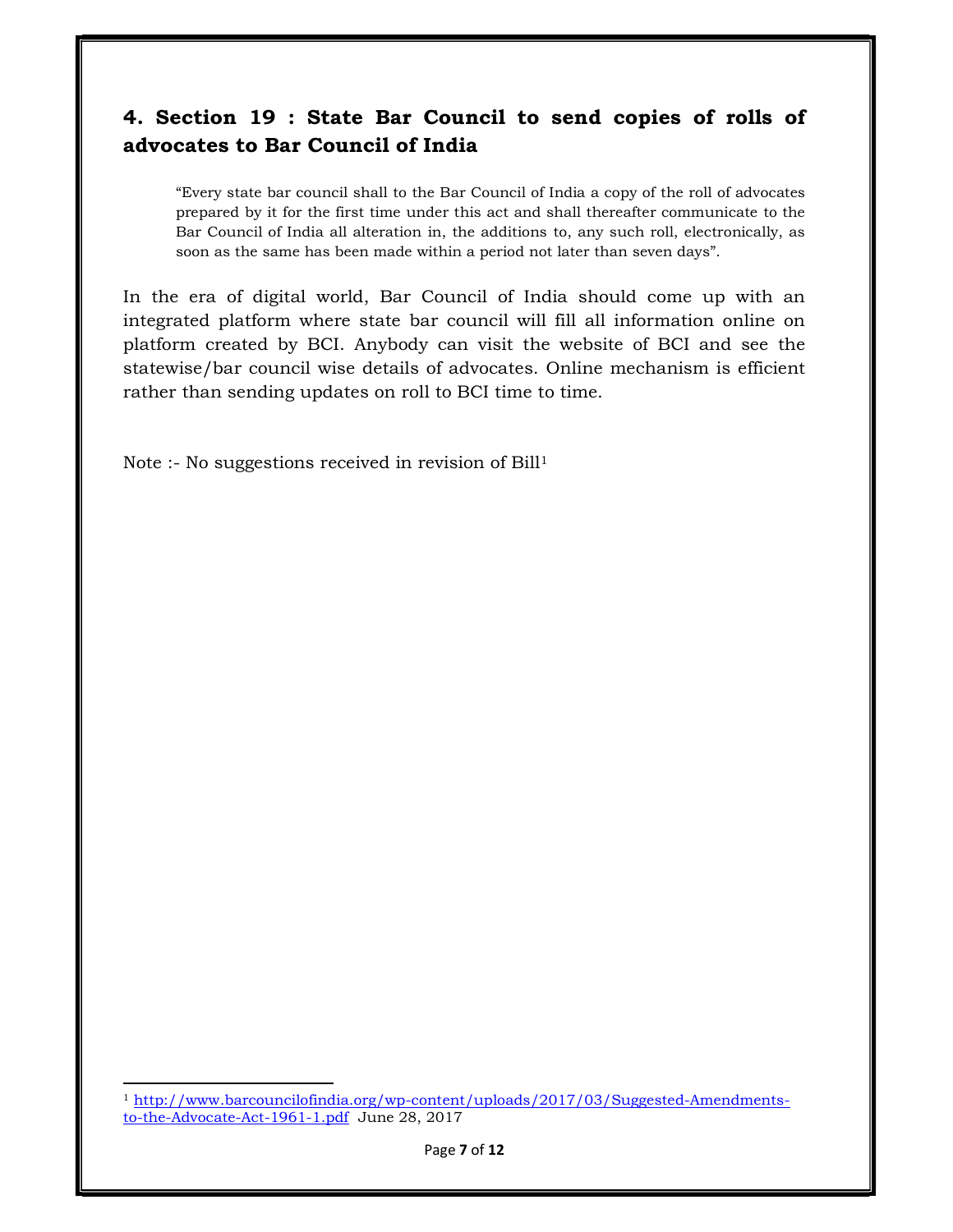### 5. Section 35 :- Punishment of advocates for misconduct

#### Insertion of Section 2(i)(iii) Misconduct

"Misconduct" includes an act of an advocate whose conduct is found to be in breach of or non-observance of the standard of professional conduct or etiquette required to be observed by the advocate; or forbidden act; oran unlawful behaviour; or disgraceful and dishonourable conduct; or neglect; or not working diligently and criminal breach of trust; or any of his conduct incurring disqualification under Section 24A.

#### Remarks

BCI in its draft bill first time has given inclusive definition of Misconduct having wider meaning. Inclusive definition gives wider scope for complaint to complaint but at the same time create ambiguity. For example not working diligently mentioned in definition, now how to judge diligent work of an advocate, what constitute diligent work. Different advocates carry different skills sets, efficiency, way of working. Client may complaint against an advocate if matter goes beyond desired period because of various reasons. Advocates have no recourse to hold case file if fees is not paid by client either full or part. After case is completed and if client does not give fees then what will be remedy for advocates where majority of them don't raise the bill/invoice for professional service.

To have professional behaviour of an advocate in court room, it is desired to have cctv in the court room. Recently Supreme Court has directed the installation of CCTV cameras inside lower courts in at least two districts in every state and union territory within the next three months.<sup>2</sup>

----

 $\overline{a}$ 

#### Insertion of Section 35(3)(e)

Impose such fine as it may deem fit, proportionate to the gravity of the misconduct proved against the advocate, subject to the maximum limit of Rs. 1 Lakh and cost of the proceedings.<sup>3</sup>

<sup>2</sup> http://www.thehindu.com/news/national/sc-orders-installation-of-cctv-cameras-insidedistrict-courts/article17725432.ece, March 29, 2017

<sup>3</sup> http://www.barcouncilofindia.org/wp-content/uploads/2017/03/Suggested-Amendmentsto-the-Advocate-Act-1961-1.pdf June 28, 2017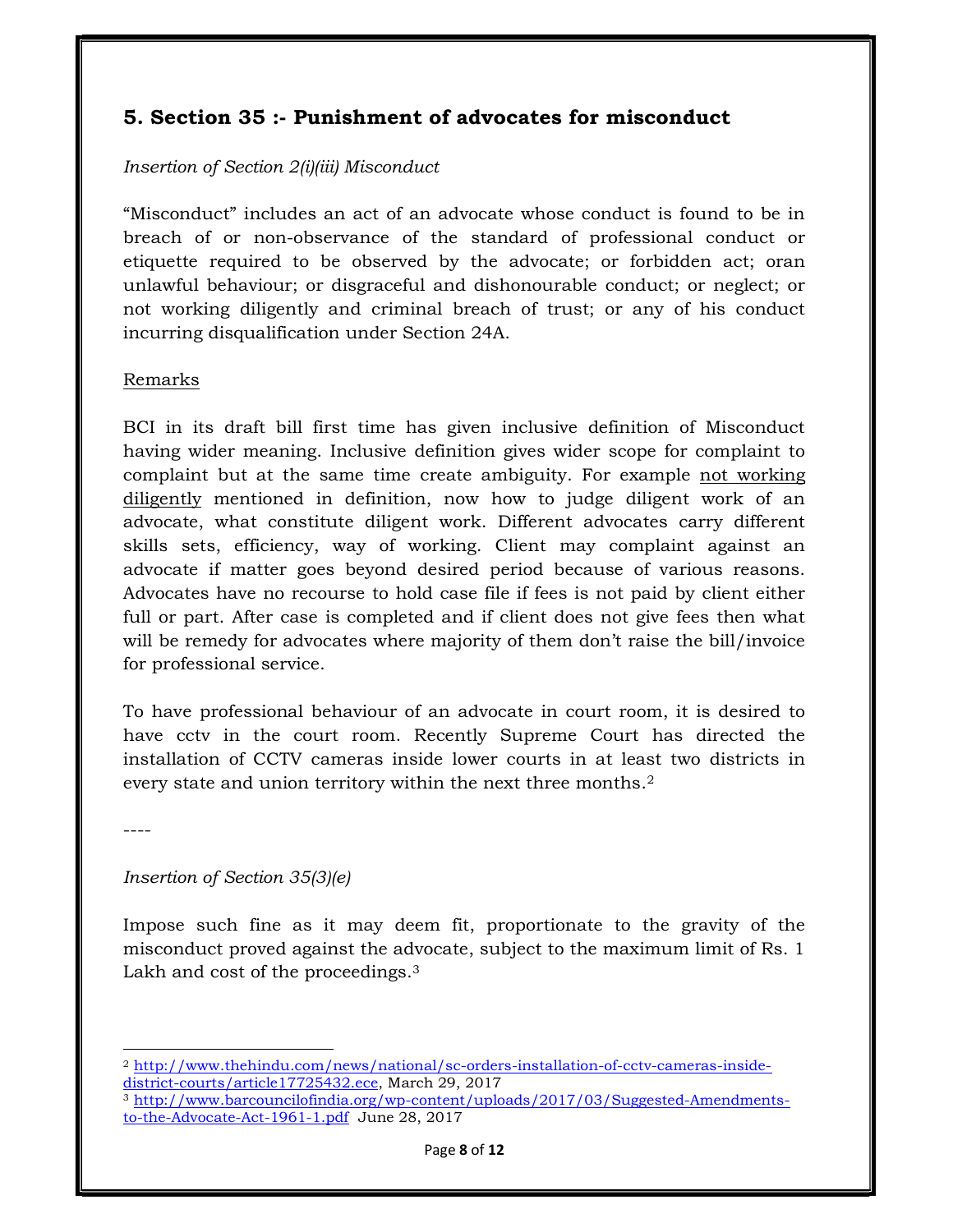Earlier proposed provision

Impose a fine which may extend of rupees 3 Lakhs and the cost of proceedings.

Insertion of Section 35(3)(f)

Award a fair and reasonable compensation of such amount, subject to a maximum of 1 Lakh as it may deem fit, payable to the person aggrieved, if any by the misconduct of the concerned advocate.<sup>4</sup>

Earlier proposed provision

Award compensation of such an amount, subject to a maximum of 5 Lakhs as it may deem fit, payable to the person aggrieved by the misconduct of the advocate.

Insertion of Section 35(3)(g)

Impose special and exemplary costs subject to the maximum of Rs. 1 Lakh on the complainant in case, the complainant is found to be vexatious or frivolous or on the respondent-advocate in case he is found to have been un-cooperative in the disciplinary proceedings under the Act.<sup>5</sup>

Earlier proposed provision

Impose costs, subject to a maximum of rupees 2 Lakhs On the complainant in case the complaint is found to be vexatious, false or frivolous

On the advocate concerned in case he is found to be not cooperating in the disciplinary proceedings under the act.

Remarks

Quantum of fine and compensation is harsh and has been proposed without any proper reasoning. The Law Commission of India should have gone through

5 ibid

 $\overline{a}$ 

<sup>4</sup> http://www.barcouncilofindia.org/wp-content/uploads/2017/03/Suggested-Amendmentsto-the-Advocate-Act-1961-1.pdf June 28, 2017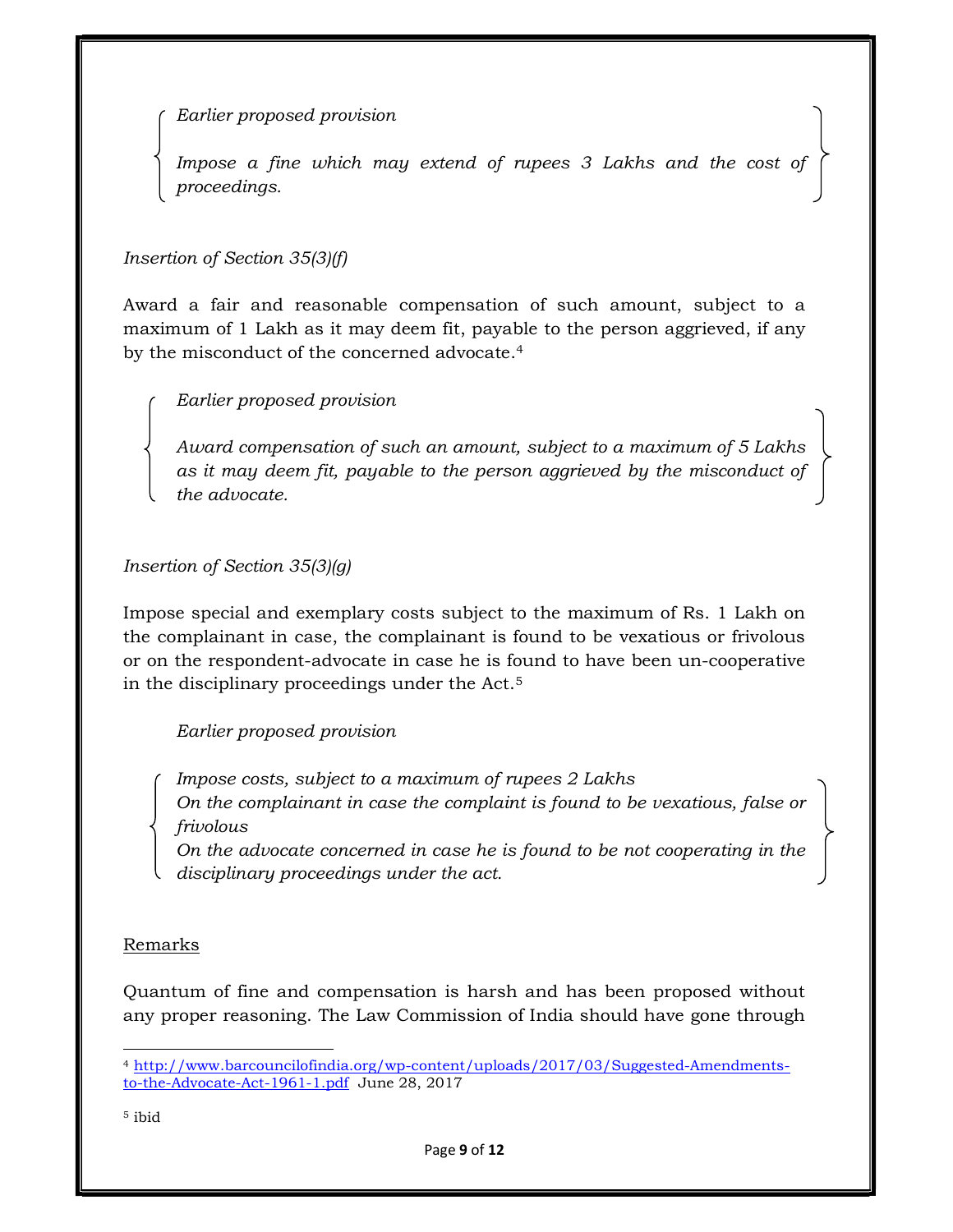the past cases and calculated the quantum of fine and compensation should have been awarded in those cases. This would be the proper base of deciding fine and compensation. Quantum of fine should be fixed at three stages shown as under

| Stage(s) | <b>Quantum of Punishment</b>                         |
|----------|------------------------------------------------------|
|          | Rs. 25, 000 fine plus Reprimand                      |
|          | Rs. 50,000 fine, $1st$ Warning &                     |
|          | Compensation upto Rs. 25,000                         |
|          | Rs. 1,00,000, suspension of licence for 3 to 5 years |
|          | depending upon gravity of misconduct plus            |
|          | Compensation upto Rs. 50, 000                        |

Fine collected to be deposited in separate account and compensation to be paid from the said account to aggrieved client.

### Insertion of Section 35(6)

During pendency of a disciplinary proceedings in the complaints of grave misconduct, the Bar Council of India and State Bar Council as the case may be, if it deems fit and proper may suspend the advocate from practice, but, no such suspension shall be made without the prior recommendation of concerned Disciplinary Committee.<sup>6</sup>

### Remarks

Action under Section 35(6) should be initiated only under Stage 3 as mentioned above.

l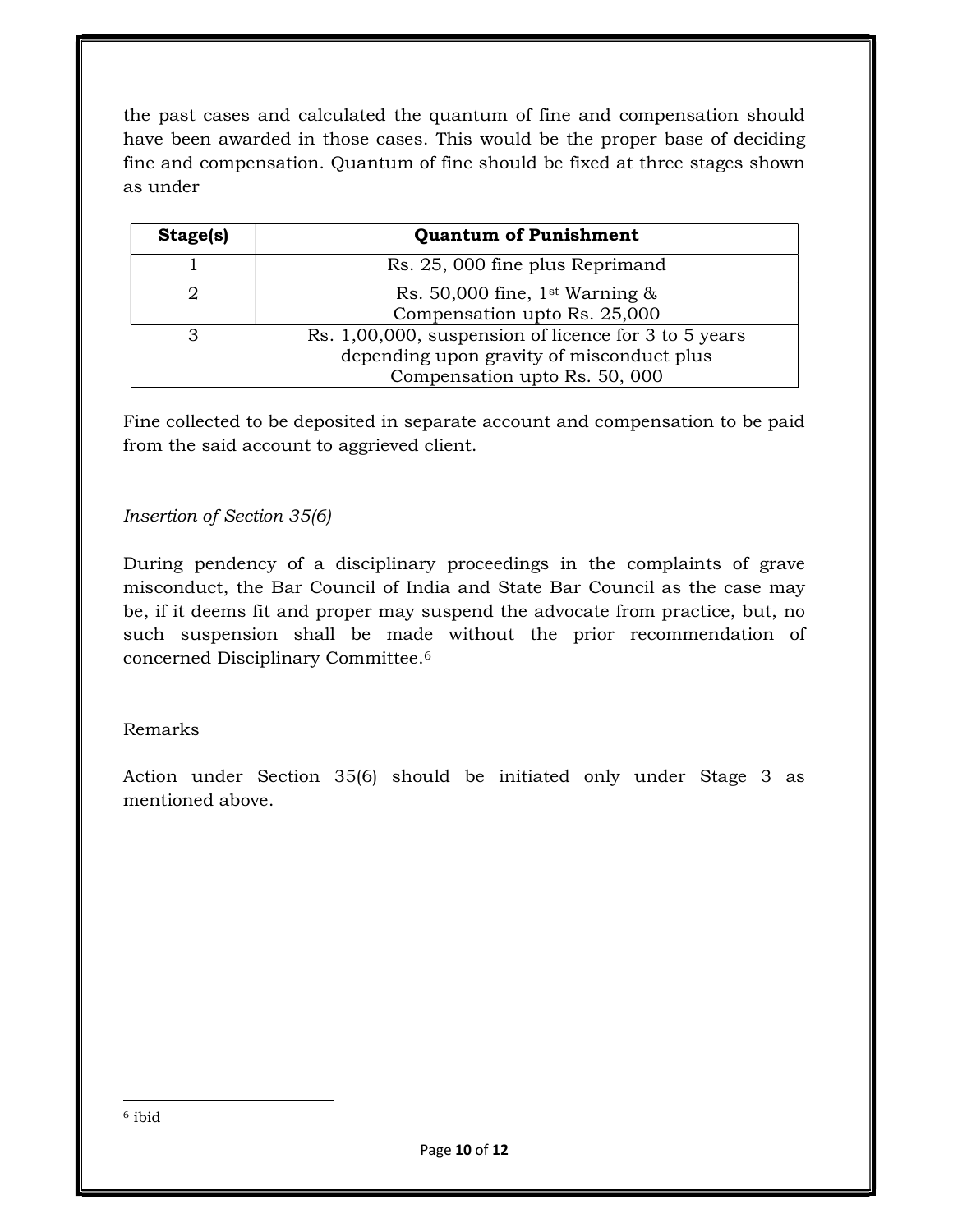### 6. Advocates' Role (Relevant to present issue)

### Professional Conduct in Court

Advocate is an officer of the court. He is supposed to behave professionally i.e. showing greatest respect to the judicial officers. Present report shows many cases decided by higher judiciary mentioning unprofessional, unwanted, undesired behaviour of the advocate.

### Ethical Conduct

Advocate carries greater responsibility towards their clients. In absence of this, it defeats very purpose of justice. Advocate should stop being decision maker in the case. He/She should guide the client(s) properly so that they can take the decision in right manner. Presently advocates have become decision maker in the cases rather than being a guide. As a decision maker they tend to forget their professional duties and end up doing professional misconduct as cited by higher judiciary in various cases.